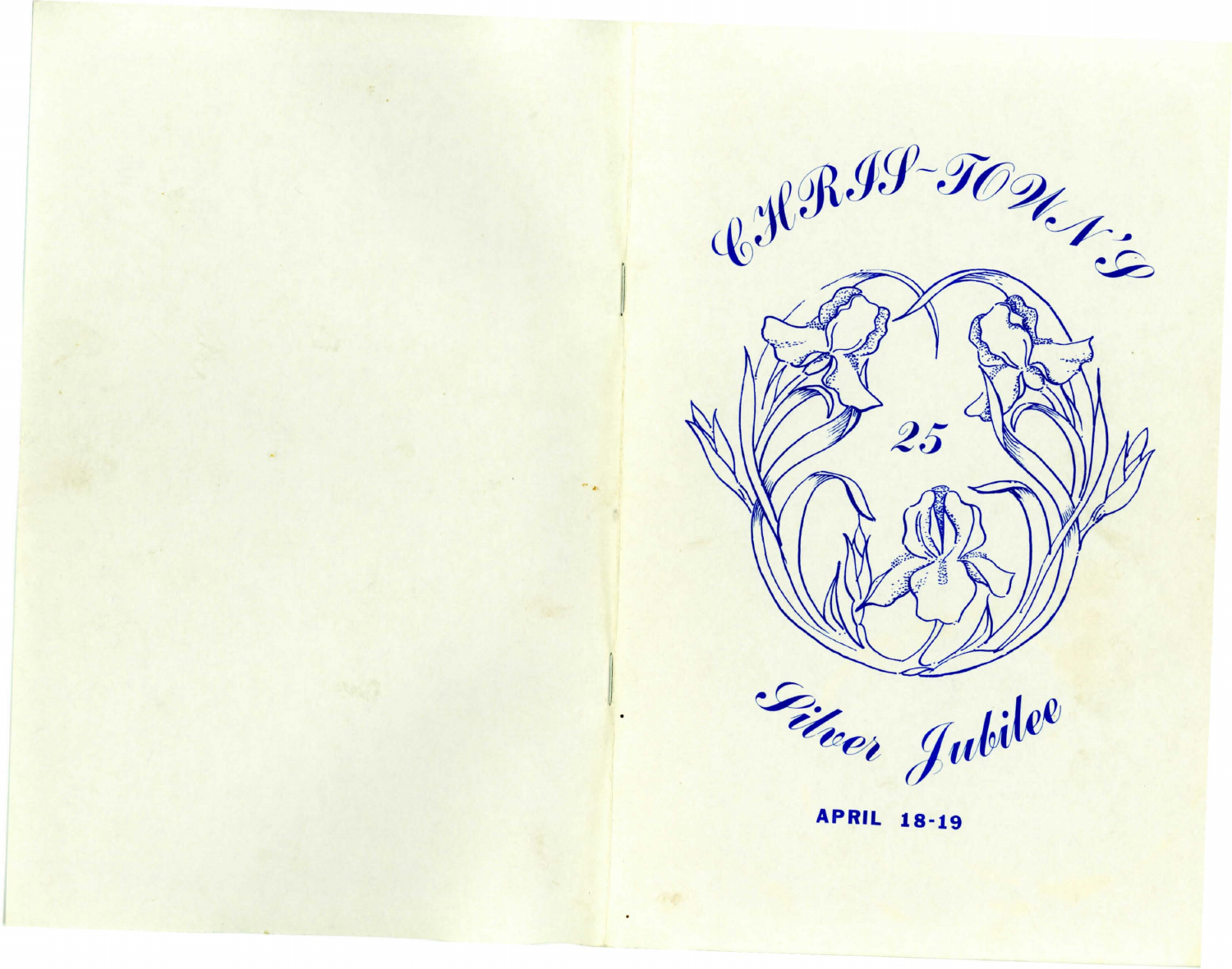# SUN COUNTRY IRIS SOCIETY

# Presents

the 17th Annual Iris Show 1986

CHRIS-TOWN'S SILVER JUBILEE

Presented in cooperation with

The AMERICAN IRIS SOCIETY

in the Center Court of

CHRIS-TOWN MALL Phoenix, *Az..* 

Friday April 18th and Saturday April 19th

The cover design was drawn by Jim Day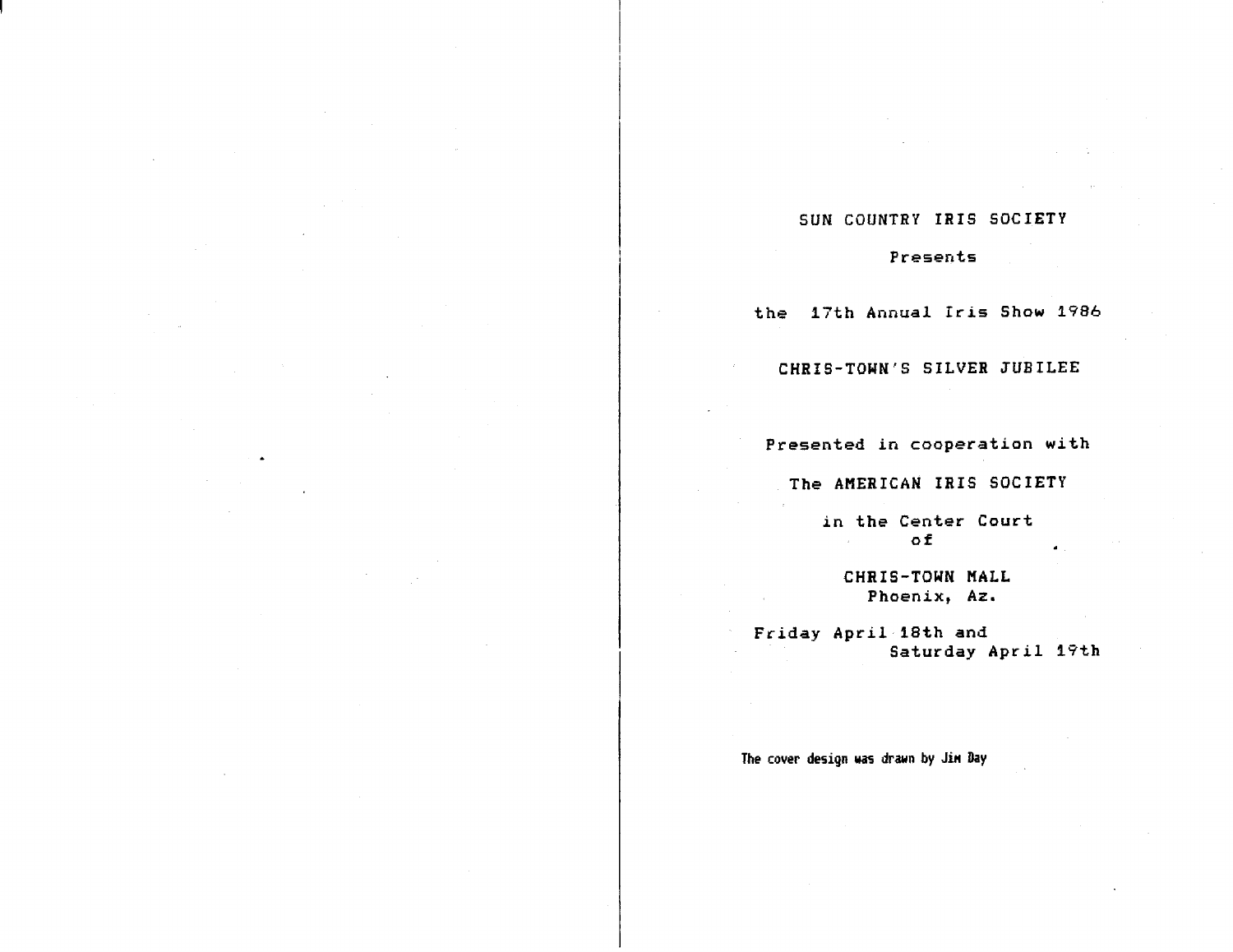# 1986 SHOW COMMITTEE

| ChairmanGary Miller                    |
|----------------------------------------|
| ScheduleBobbie Shepard                 |
| Secretary of AwardsCharlene Errigo     |
| StagingJim Day                         |
| PropertiesLarry Johnsen                |
| Classification & Placement of Entries: |
| HorticultureFloyd Wickenkamp           |
| ArtisticLouise Day                     |
| Judges Ardi Kary                       |
| TrophiesPeggy Morphew                  |
| HospitalityRachel Meschede             |
| ClerksDonna Mosca                      |
| PublicityGary Miller                   |
| Artistic ConceptsEdna Try              |
| Clean UpAll Members                    |

SUN COUNTRY OFFICERS 1985-1986

| PresidentArdi Kary                   |                              |
|--------------------------------------|------------------------------|
| Vice PresidentJim Day                |                              |
| SecretaryGary Miller                 |                              |
| TreasurerPeggy Morphew               |                              |
| DirectorsCharlie Hendricks           |                              |
|                                      | Louise Day & Charlene Errigo |
| NewsletterRachel Meschede            |                              |
| ProgramsJim Day                      |                              |
| RefreshmentsGloria Beatty            |                              |
|                                      | & Mary McCormick             |
| 87 National ConventionBobbie Shepard |                              |

This is an American Iris Society approved show, conducted according to American Iris Society regulations and judged by accredited judges.

For information concering membership and other activities in the Sun Country Iris Society and the American Iris Society call 841-1231.





We of the SUN COUNTRY IRIS SOCIETY extend a warm welcome to all who enter. We are paying tribute to Chris-town on their 25th Anniversary year.

Chris-town Hall has been very cooperative and supportive of the many shows that we have put on in their beautiful mall. It is only fitting that we dedicate this show in honor of their anniversary.

Much appreciation and thanks is also given to the show conmittee and exhibitors and each of the Sun Country members for all' their efforts and hard work that has put this show together.

Membership in the SUN COUNTRY IRIS SOCIETY and the AMERICAN IRIS SOCIETY is open to all persons interested in growing and learning more about iris, regardless of skill or experience. We sponsor an annual iris show and will host the National AIS Iris Convention in 1987, "Fiesta Phoenix". Join us!

Our meetings are held the 1st Tuesday of each month, 7 P.M. at the Valley Garden Center, 1809 N. 15th Ave., Phoenix. For further information call 841-1231.

*Your* 5hov Chairperson,

*Gary* Hiller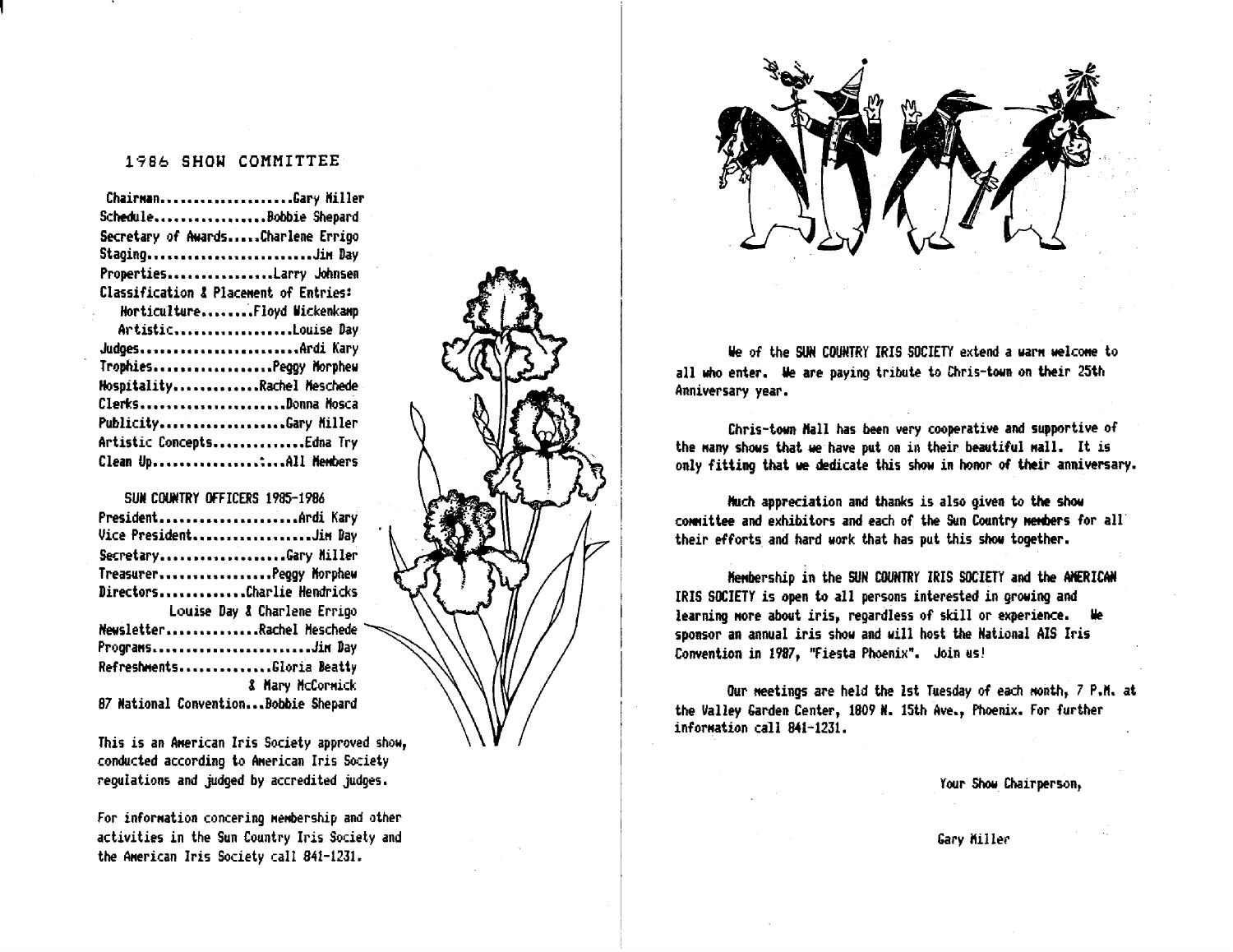## GENERAL RULES

1. Exhibition privileges are open to all persons.

'1

- 2. Entries will be accepted from 6:30 A.H. until 9:30 A.H. on Friday, April 18th.
- 3. Single-specimen entries are to be staged by cultivar, then grouped in color ranges. Each named variety constitutes a separate class for judging.
- 4. Horticulture exhibits must have been grown by the exhibitor.
- 5. Exhibits placed on the show bench will be judged as groomed by the exhibitor.
- 6. An exhibitor may enter no more than one specimen of the same named variety.
- 7. Exhibits must be correctly named and labeled. Iris not named or properly identified will not be judged. Entry numbers will appear on TAG-STUB only, not on upper portion of the tag. Tagstub information will be used in determining the Horticulture Sweepstakes winner; therefore, name of the cultivar and identity of the exhibitor must be shown on the stub. Tags and entry tabulation forms way be obtained in advance from Charlene Errigo (993-7498) or Bobbie Shepard (841-1231).
- B. Youth See special rules under Diyision III.
- 9. Judging will be by American Iris Society rules, with decisions of judges final; any award may be withheld at the judges discretion.
- 10. No persons are allowed in exhibit area during judging except the judges, show chairman, clerks, and designated student judges.
- 11. Judging is to begin at 10:30 A.H., Friday, April 18th.
- 12. Sun Country Iris Society assumes no responsibility for loss or damage, but will do all possible to safeguard exhibits.
- 13. Faded stalks way be groowed or rewoved by the show conwittee or by the exhibitor any time after the judging is finished.
- 14. Containers will be furnished, except for the artistic classes.
- 15. Trophies and awards will be presented Saturday, April 19th at a potluck dinner to be held at Shepard Iris Garden, 3342 W.Orangewood Phone 841-1231.
- 16. Between 5 and 5:30 on Saturday exhibitors will remove ribbons from their entries. Artistic entries will also be removed during this period. After 5:30 exhibitors may remove any horticulture entries that they wish to retain.

### DIVISION 1

HORTICULTURE

Section A. TAlL BEAROCD

Section B. MILS Group a - Aril-Heds Group b - Arilbreds Group c - Pure Arils

Section C. HEDIANS

- Group a Standard dwarf bearded
- Group b Border bearded
- Group  $c -$  Intermediate bearded
- Group d Miniature tall bearded

Section D. SPURIAS

(It is recommended that spurias not exceed  $48"$  cut height.)

Section E. LOUISIAHAS

Section F. SIBERIANS

Section G. BULBOUS Dutch, English, Spanish, a others (Not eligible for Queen of Show)

Section H. R£LATED GEHERA (Hot eligible for Queen of Show)

Section I. MISCELLANEOUS Any iris not named above.

 $\tau_{\rm g}$ 

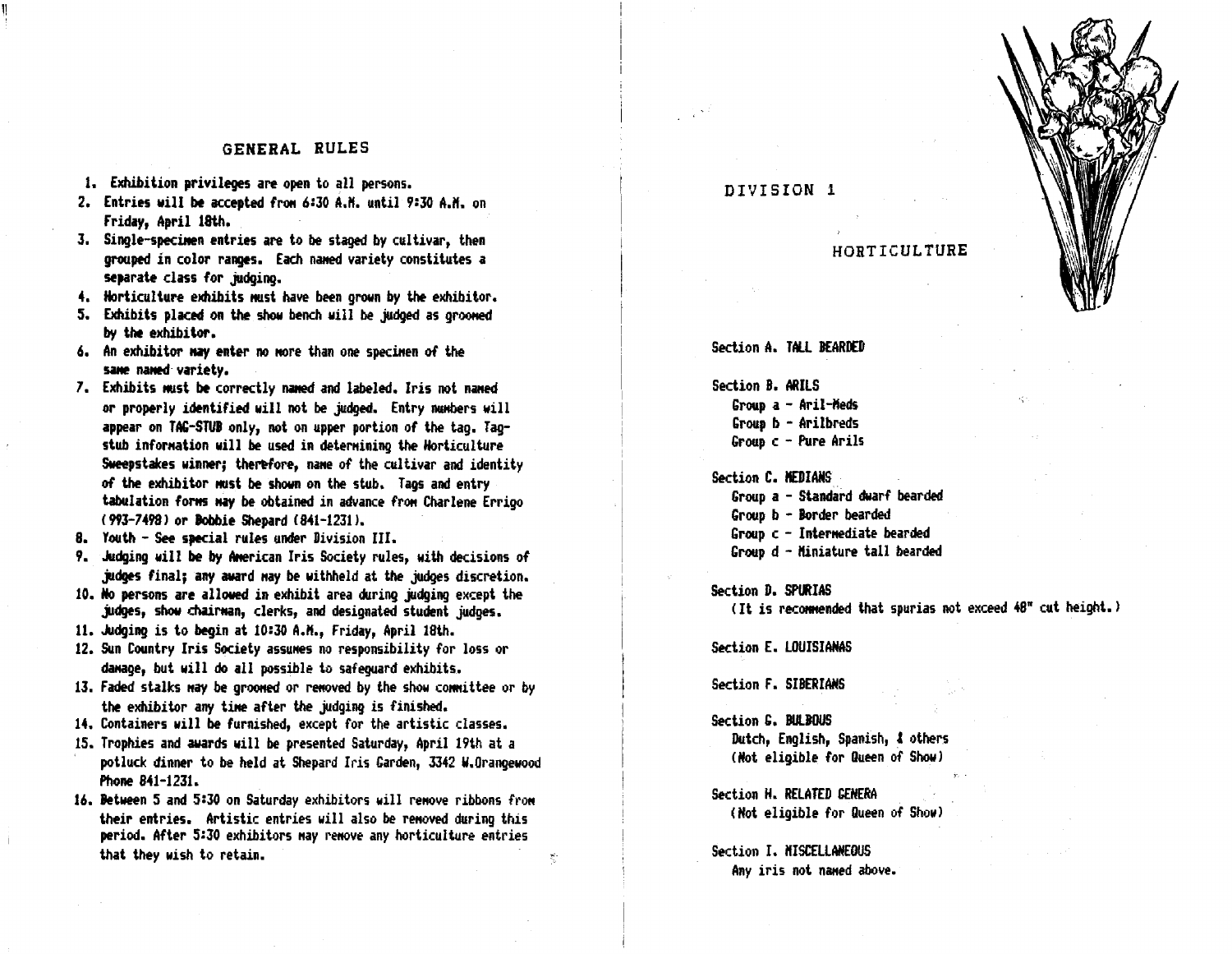# HORTICULTURE Con't

#### Section J. SEEDLIHGS

An unintroduced iris of any section or kind, to be designated by name or number & entered in hybridizer's naMa

Group a - Seedlings hybridized & exhibited by an Arizona hybridizer.

Class 1 - Tall *Bearded* 

- Class 2 Arilbred
- Class 3 Pure Arils
- Class 4 Medians
	- Group a Border Bearded
	- Group  $b$  Intermediate
	- Group c Standard Dwarf
- Class 5 Louisianas

Class 6 - Spuria

Croup b - Seedlings hybridized by other than the exhibitor.

Group  $c$  - Christown seedling - The winner of this group will be reqistered as "CHRIS-TOWN'S JUBILEE"

#### Section K. COLLECTIONS

These classes must consist of named varities. One entry per exhibitor per class. Any three stalks constitute a collection. Variety names must be listed on the entry tag.

Group a - Aril or Aril-bred

- Group b Plicata tall bearded
- Group c Tall bearded any three stalks of anyone color class.
- Group d Louisianas
- Group e Spurias
- Group  $f -$  Medians

,.

ž.





# RULES FOR ARTISTIC DESIGN

- 1. Exhibitors are limited to one entry per class.
- 2. No artificial plant material may be used.

d

- 3. Bried or treated natural plant material is acceptable, but fresh material must predominate.
- 4. Plant material need not have been grown by exhibitor, unless class so designates.
- 5. The use of interpretive accessories is permitted but required only if specifically designated for a class.
- 6. One or more iris must be used in each arrangement and must be the dominating feature of a design.
- 7. Except where specified, iris of any kind may be used.
- 8. Though not required, exhibitors may identify iris used in their arrangements, either on entry tag or on a separate card.

 $\mathcal{L}$ 

- 9. Exhibitor's name should appear on underside of their container.
- 10. Exhibitor should keep arrangement fresh.
- 11. No background boards may be used except in specified classes.
- 12. Sun Country Iris Society assumes no responsibility for loss or damage but will do all possible to safeguard exhibits.
- 13. Class #1 is limited to 8 exhibitors, by reservation only. For reservations call LOUISE DAY, 942-4922.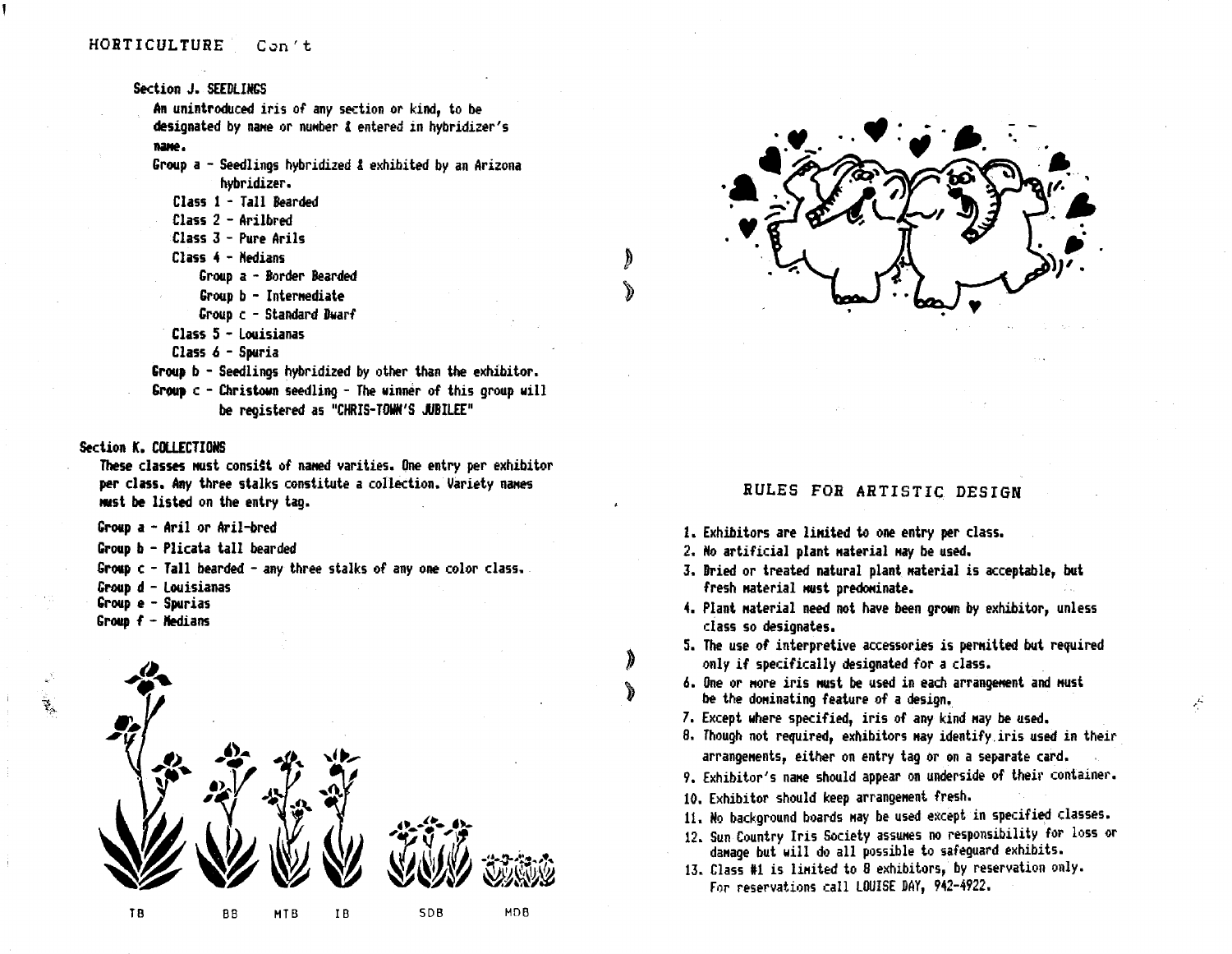## DIVISION II

### ARTISTIC DESIGN

CLASS 1 - "HAPPY 25TH ANNIVERSARY CHRIS-TOHN"

 $BY$  RESERVATION  $-8$  Entries only. Navajo white backboards, 32" high, 24" wide and two 12" wings; will be furnished. call LOUISE DAY, 942-4922 for reservations.

A tall arrangement using white iris and silver accents.

CLASS 2 - "COHGRATlLATIOHS"

Table arrangement for an Anniversary party.

CLASS 3 - "CELEBRATION"

Arrangers choice; Name your own celebration.

CLASS 4 - "A GIFT"

A small gift arrangement to take to a friend who is celebrating a special occasion.

CLASS 5 - "FIREWORKS DISPlAY"

A wild arrangement with many colors and a lot of imagination.



# DIVISION III

# YOUTH

Youth is defined &s 18 years and under. Entries will be judged in two age groups: Class fa - Under 12 years Class Vb - 12 through 18

SECTION A - HORTICULTURE

Group 1 - Tall Bearded Croup 2 - Any other

SECTION B - ARTISTIC

 $\frac{1}{2}$ 

 $Class 1 - "PARTY TIHE"$ 

A fun time is had by all at your choice of parties.



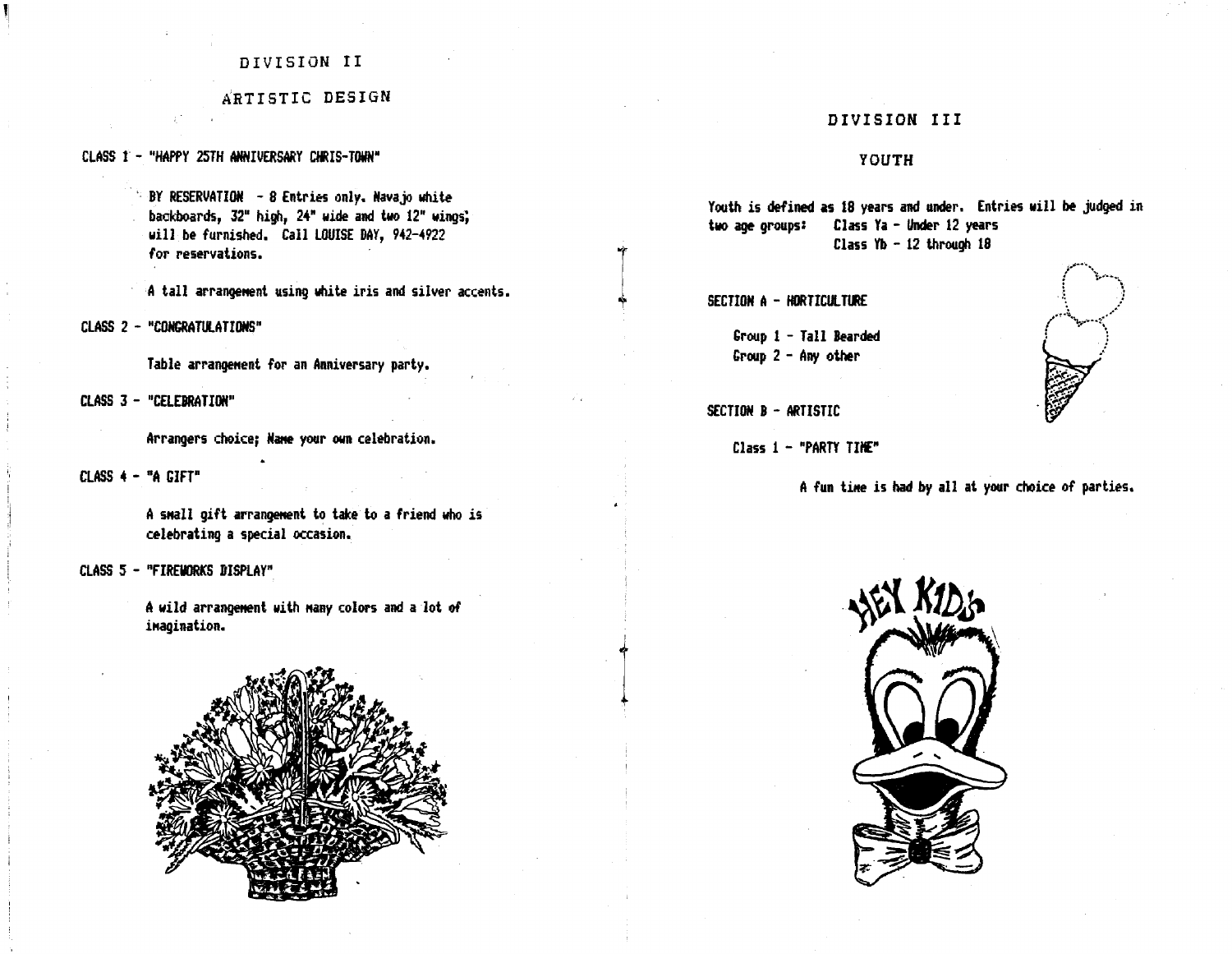## AWARDS

### RIBBONS \*\*\*\*\*

All ribbons & rosettes are American Iris Society awards. First, second, third place, and honorable mention ribbons will be awarded in each class as werited.

AMerican Iris Society rosettes will be awarded for each of the following categories:

### QUEEN OF SHOW

SWEEPSTAKES - Horticulture & Artistic Divisions BEST HORTICULTURE SPECIMEN - in Sections BEST ARTISTIC ARRAHGEHEHT BEST SEEDLING OF SHOW BEST SPECIMEN - Youth Division BEST ARTISTIC ARRANGEMENT - Youth Division

#### **HEDALS XXXXX**

The SILUER HEJAl of the AMerican Iris Society will be given to the person winning the highest number of First Place ribbons in Horticulture Division.

The BRONZE MEDAl of the AMerican Iris Society will be given to the person winning the second highest number of First Place ribbons in the Horticulture Division.

#### SECTION CERTIFICATES \*\*\*\*\*

To be awarded if American Iris Society requirements are met: a minimum of five classes per section, three exhibitors per section.

### SHALL GARDEN AWARD #####

To be eligible, exhibitor NUst grov·fewer than *100* varieties of iris and be pre-registered with the Secretary of Awards. A S2S gift certificate for winner's choice of iris will be donated by the SHEPARD IRIS GARDEN, 3342 W. Orangewood, Phoenix, to the exhibitor winning the most blue ribbons.

#### COLLECTION CLASSES #####

A rhizome of recent introduction will be awarded for the best collection in each class. Rhizomes awarded will be of the type exhibited in each winning entry.

#### SPECIAL YOUTH AWARDS \*\*\*\*\*

 $\overline{\mathbf{r}}$ 

 $\mathbf{I}$ 

 $\begin{matrix} \downarrow \\ \downarrow \\ \downarrow \end{matrix}$ 

A \$25 gift certificate will be awarded for the youth winning the Horticulture sweepstakes providing there are three or more exhibitors. This award is provided by Gary Miller.

A S2S gift certificate will be awarded for the youth winning the Artistic sweepstakes providing there are three or more exhibitors. This award is provided by Ardi Kary.

#### SPECIAL CHRIS-TOWN AWARDS \*\*\*\*\*

CHRIS-TOWN will award two S2S gift certificates good for any store in the mall. One certificate will be awarded to the person winning the Artistic Class 1. The second certificate will be given to the person winning the Horticulture Section J seedling class, Group c for the iris to be named "CHRIS-TOWN'S JUBILEE".

### TROPHIES \*\*\*\*\*

- 1. Queen Of The Show
- 2. Best Tall Bearded Iris
- 3. Best Median Iris
- 4. Best Arilbred Iris
- S. Best Spuria Iris Will be awarded the BETTY WICKENKAHP MEMORIAL TROPHY.
- 6 Best Louisiana Iris Will be awarded the BARBARA DEREMIAH MEMORIAl TROPHY.
- 7. Best seedling exhibited by an ARIZONA *Hybridizer*
- 8. Best artistic arrangement of show
- 9. Sweepstake winner Horticulture Division
- *10.* Sweepstake winner- Artistic Division
- 11. Sweepstake winner- youth Division
- 12. Best Youth Artistic arrangement
- 13. Small garden award
- 14. The FOSTER TRY Perpetual Memorial Trophy will be awarded the BEST BLACK TAll BEARDED IRIS.